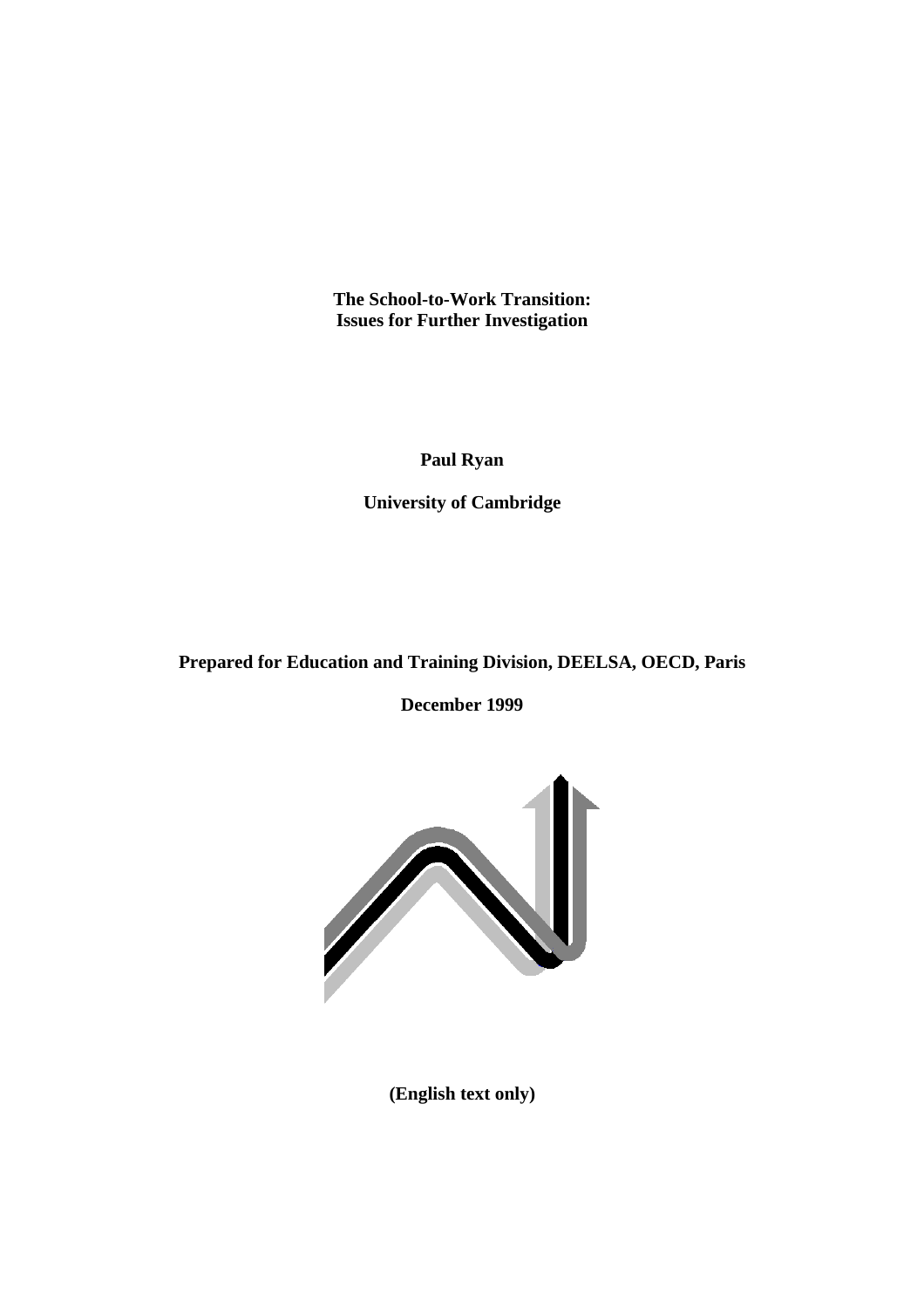This paper reviews some of the leading issues concerning school-to-work transitions in advanced economies, drawing on three recent sources: the October 1999 Final Comparative Report of the OECD Thematic Review of the Transition from Initial Education to Working Life (here, 'Thematic Review Report'); the November 1999 meeting of the Education Committee, at which that report was discussed; and the proceedings of the February 1999 Washington conference organised jointly by the OECD and the US Departments of Education and Labour (published by OECD as *Preparing Youth for the 21st Century: the Transition from Education to the Labour Market*; here, *Preparing Youth*).

The discussion is organised in three sections, each based on a broad category of transition issue: firstly, the descriptive attributes of the school-to-work transition in advanced economies, including those that cause public concern; secondly, the determinants of key attributes; and thirdly, the policies with which governments have responded to transition-related problems.

# **1. Attributes and importance**

This section considers leading attributes of transition patterns, the problems that they imply, and the reasons for taking them to be more or less important.

#### *Transition duration*

The measurement of the school-to-work transition has been advanced by recent work. The Thematic Report treats it as a national attribute, measured by the number of years between the highest age of compulsory full-time education and the age at which the proportion of young people who are employed and not in education rises past 50 per cent. On this basis, transition durations rose substantially, from 5.5 to 7.4 years on average during 1990-96 for the15 OECD countries for which data are readily available (*ibid.*, Table 3.3). The indicator is both suggestive and useful, but it is open to criticism on two counts. Firstly, it increases with the dispersion of actual school-leaving ages, even when at the individual level there has been no change in the average time taken to move from full-time schooling to full-time employment. Secondly, it assumes that the transition starts at the compulsory schooling age, when in fact increasing numbers of young people (i) remain in full-time education to higher ages (leading to overestimation of durations) and (ii) enter part-time employment before the compulsory schooling age (leading to underestimation).

Further refinement of the indicator appears desirable. One possibility would be to base it directly on the experiences of individuals in longitudinal datasets: e.g., the difference between the age of moving from 'full-time schooling without paid employment' and the age of 'ending contact with formal education', averaged across all young people.

## *Overall status: how goes it?*

A central question posed to the November meeting was whether or not 'tears should be shed' for youth: i.e., are there serious problems in the transition area, particularly in comparison to the wider education and employment problems that face advanced economies?

All commentators agree on the presence of significant transition problems in all economies; and that their content that varies from country to country (e.g., structural youth joblessness in the US, cyclically high unemployment in Germany and Japan). The Thematic Review Report makes a valuable contribution with its fourteen indicators of transition success, and its ranking of countries according to comparative outcomes on each indicator. Only the 'apprenticeship countries' -- Switzerland and Germany -- show no sub-standard performance on any indicator (Table 2.1), but they would be amongst the first to admit that they too face problems in particular areas, e.g., progression options between apprenticeship and tertiary education.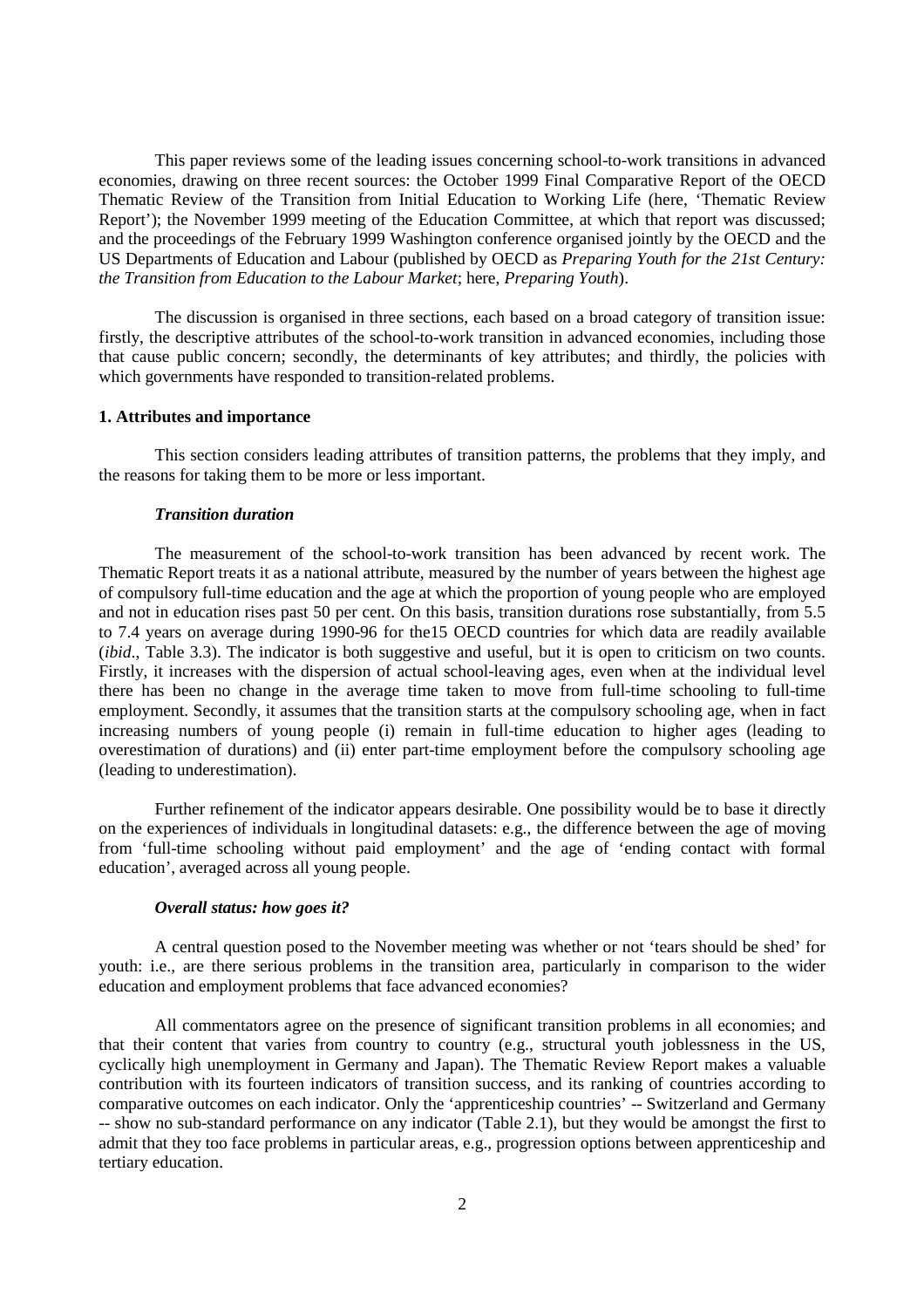There remain nevertheless important differences in the interpretation of the overall condition of the transition in advanced economies. The Thematic Review Report adopts a stance of 'cautious optimism', noting high and rising levels of youth educational attainment, and teenage unemployment rates that lie nowadays below those of the 1980s. At the other pole, Richard Freeman's contribution to *Preparing Youth* depicts a general deterioration of youth labour market prospects, in terms of both employment and pay rates, and asks why young people have responded so passively to this misfortune. In-between these poles, I note in my contribution to *Preparing Youth* that the deterioration of youth labour market positions, both absolute and relative to those of adults, varies greatly by country. It has been marked in terms of pay rates (but not employment) in the US, and in employment rates (but not pay) in France; but it has been insignificant in both respects in Japan, where young males (though not females) did no worse than adults during the past twenty years. (Further work has since established that the UK joins the US in the first group, Sweden joins France in the second, and the Netherlands and Germany join Japan in the relatively favourable third one).

Given the divergence in overall assessments, there is some need for further discussion of the appropriate indicators to use. For example, changes in relative youth employment and pay do not feature in the fourteen criteria offered in the Thematic Review Report. Insofar as those indicators are seen as informative, the ranking of other countries, including those covered by the Thematic Review Report, should be investigated further.

## *Unemployment vs. inactivity*

A similar difference of interpretation occurs over the extent of youth inactivity, defined in terms of participating neither in the labour market nor in formal education. Although the Thematic Review Report notes the potential importance of inactivity rates, it stresses their ambiguity and the danger of interpreting high inactivity as evidence of deficient transitions -- young people may, e.g., be doing unpaid voluntary work, travelling abroad or caring for other family members. The Report concentrates therefore on unemployed young people, particularly the long-term unemployed, for whom there can be no doubt that the transition is problematic (Table 2.1).

By contrast, the background paper in *Preparing Youth* sees potential danger in youth inactivity, which has risen markedly during the past decade in Denmark, Sweden and the UK in particular, though apparently much less in Japan, France and Germany. What are these young people doing? Swedish evidence suggests that amongst 20-24 year old males -- for whom family responsibilities are likely to be much less marked than amongst females -- in recent years between one quarter and three fifths of inactivity has been associated with compulsory military service, up to one quarter with travel abroad, and between one third and one half with 'other' causes, including rejection of the wider economic and educational system. The share of marginalised and alienated youth appears markedly higher in the UK nowadays, in association with increasing compulsion on jobless youth to participate in work experience or training in return for benefit eligibility (section 2, below). The need for more information on youth inactivity is pressing.

#### *Quantity and quality dimensions*

The relative importance of quantitative and qualitative indicators of transition outcomes was extensively discussed at the November meeting. Is a high youth employment rate, such as that in the US, sufficient to indicate a successful transition system? Does the quality of employment, in terms of pay and training, matter too -- maybe even more?

The tendency for youth employment to be relatively poorly rewarded, in terms variously of pay rates, hours of work and job security, attracts divergent interpretations. Commentators from North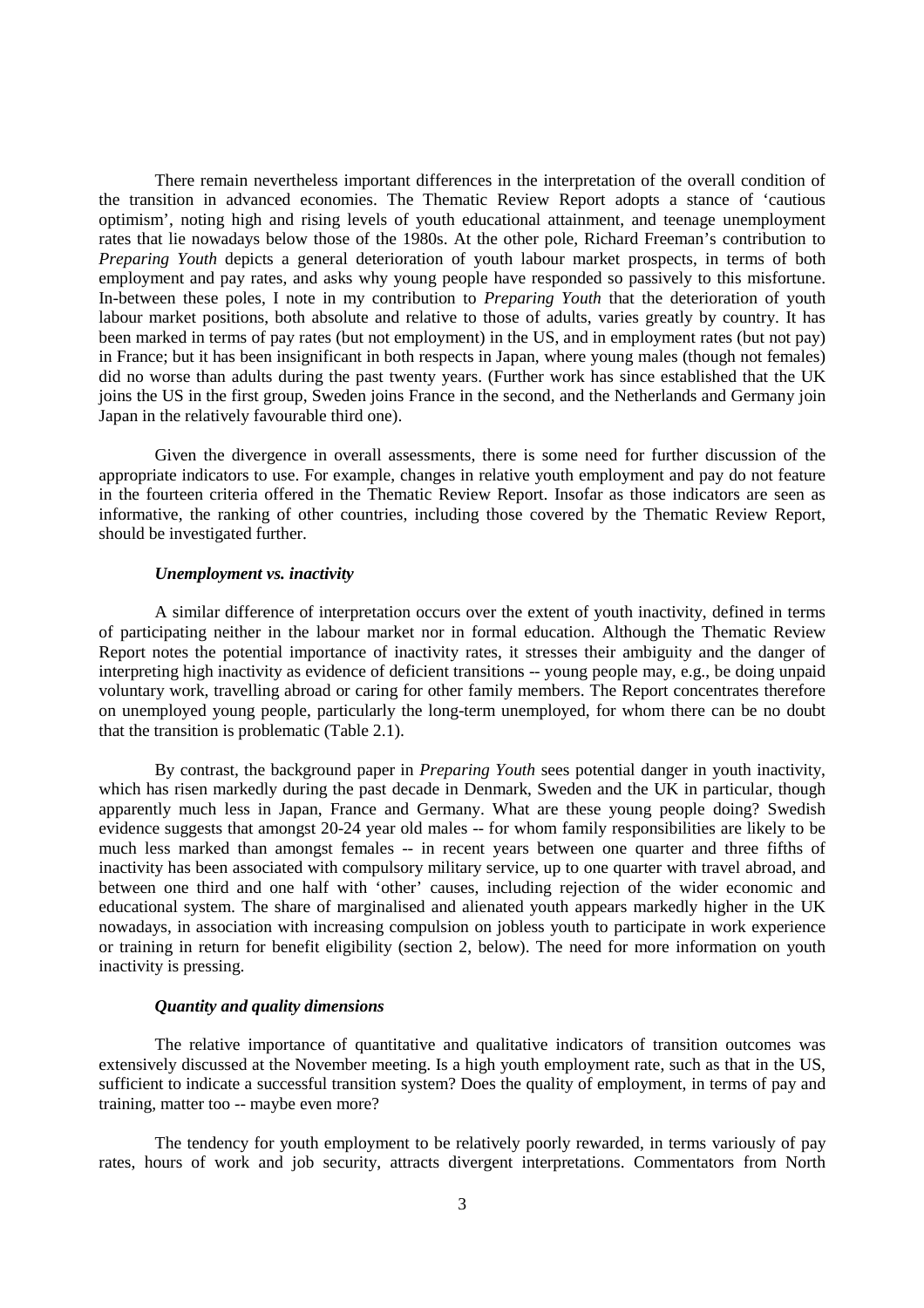America and Australia tended to view such jobs as valuable sources of work experience and income for students who work part-time, or as stepping stones to better jobs for ex-students who work full-time. The potential value of work experience in a variety of less rewarding jobs for occupational choice and employer-worker matching is also recognised in some contributions to *Preparing Youth.*

Representatives of trade unions questioned however the appropriateness of the 'stepping stone' interpretation, and raised the prospect of permanent youth relegation to low skilled and low paid work, particularly for the disadvantaged. Commentators from Nordic countries tended to concur, insofar as they viewed such jobs as undesirable for young people. Thus a major goal of contemporary Swedish policy is to keep young people out of the market for low paid, unskilled labour by encouraging them to remain in (or return to) school to acquire the qualifications that should make it possible for them to avoid unskilled work. (The problem is that the Swedish labour market has during the past thirty years increasing excluded even well qualified young workers from skilled work, raising therefore the dismal prospect of their exclusion from all work, skilled or unskilled). The extent to which young people in low skill, low pay jobs get trapped therein is a matter on which more evidence is needed (as noted under 'state dependence', below).

This issue overlaps with another: the possible vanishing of youth options for unskilled work, a prospect that tends either to be feared or to be welcomed, according to the stance taken on the wider quality issue. The potential cause of an excision of unskilled opportunities for young people is typically seen as technical change, intensified by the export of unskilled work to poorer countries as a result of continuing globalisation: and both factors do appear to be causing a general upskilling of the job structure. The question whether such a prospect should be welcomed or feared is however less than pressing, given that the burgeoning service sector can be expected to involve many low skill 'McJobs'. There is also the prospective benefit, for the minority of unqualified and unskilled young people, of decreasing competition for the continuing stratum of low skilled employment as their numbers dwindle with the general rise in educational participation and achievement.

#### *Schooling and outcomes*

 Not enough attention has been paid to the link between schooling and labour market outcomes. Two levels must be distinguished: the individual and the aggregate. For the individual, in most OECD economies, acquiring more education means facing lower employment problems in subsequent working life. The benefit is not however universal. In the south European countries (Spain, Portugal, Italy, Greece) and in Korea, unemployment rates are above average for those who have undertaken tertiary education (*Preparing Youth*, background paper, Table 7). The problem is still greater in the aggregate, at national level. The high and rising educational achievements of Swedish and French youth have not prevented a massive growth of youth joblessness in both countries. Even well qualified young people have found it increasingly hard to find stable, let alone skilled, employment. In those economies, acquiring more education still works for the individual young person, in terms of improving employment prospects; but the effect is weaker than it was the case for previous generations, and it has applied with decreasing force to young people as a whole. In an era of widespread policy orientation towards supply-oriented policies towards youth joblessness, the limitations of increasing education (and training) as solutions deserve particular attention.

## *Social disadvantage*

The various dimensions of social disadvantage, including gender, race, social class and disability, are known to be associated with inferior school-to-work outcomes. (The main exception is female unemployment, which lies below that of males in a few countries, including the UK).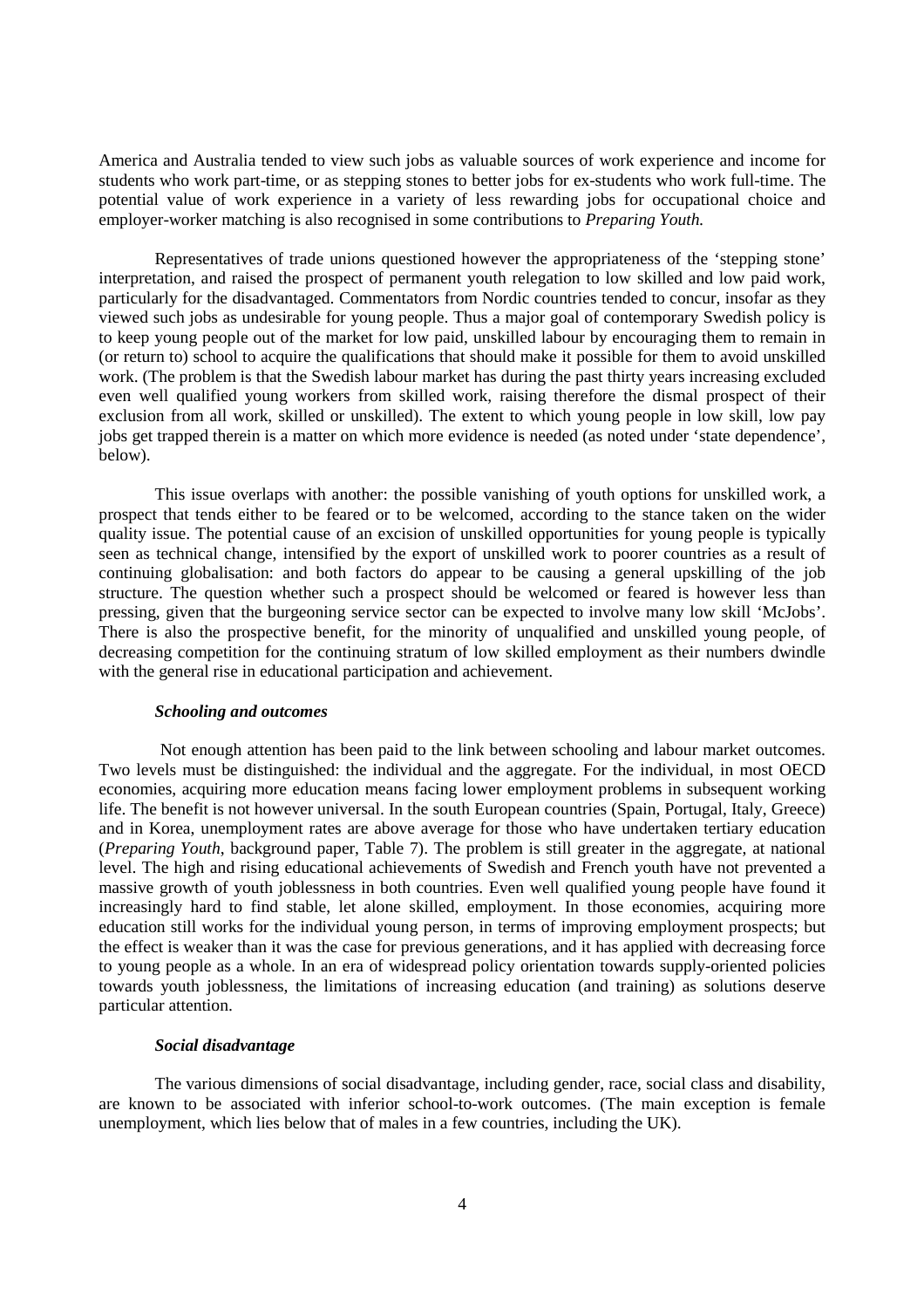But at least three issues require more information. Firstly, there is the importance of the various dimensions. For instance, although primary attention is often paid to gender-based disadvantage, the gap between youth outcomes for males and females, in both education and the labour market, has narrowed in some economies (e.g., Germany), while that associated with social class may well have increased, particularly where income inequalities have widened (e.g., UK). Secondly, countries appear to differ greatly in the intensity of the effect of social disadvantage on transition outcomes. Differences in youth unemployment rates by ethnicity, for example, are much greater in the UK and the US than in Germany and Japan.

Thirdly, returning to gender, there is evidence that the deterioration of the relative labour market position of youth during the past two decades, in terms of relative pay and employment rates, has been greater for females than for males in almost all the economies for which the issue has been studied. As relative female outcomes have by contrast improved in the adult labour markets of those countries, the reason for gender-specificity in deterioration for young people requires further study. Moreover, the extent to which the deterioration of youth outcomes has been female-specific has also varied greatly by country, being much higher in Japan, France and the US than in the UK, Sweden and Germany. The causes of these differences also merit study.

## *Importance of the issues: state dependence*

Although *Preparing Youth* argues that 'young people's situation and future prospects are of vital concern to us all' (cover text), the statement is not self-evidently true, particularly when compared to other the social and economic problems that demand public attention. Youth unemployment is not universally viewed as a more pressing issue than its adult counterpart. In Japan in particular, adult unemployment is implicitly treated as the more pressing policy problem. The reasons for the low priority given to youth unemployment there include: the importance of job quitting in generating youth unemployment; the desire to encourage 'job shopping' by young workers; the strength of family support networks for jobless young people; and the difficulties that displaced adults face in finding another job. A similar lack of urgency over youth issues can be seen in parts of southern Europe.

In order to pin down the importance of school-to-work issues, more needs to be known about *state dependence*: i.e., to what extent adverse experiences during transitions have lasting effects on the prospects of the individuals who experience them. Does youth unemployment scar young people, and if so how badly, and for how long? And does it do so more severely than for adults who undergo similar experiences? An expectation of widespread and durable scarring is implicit in many policies that make the improving of transition characteristics a top policy priority.

Evidence does exist on state dependence, but it is partial and mixed. For young people, evidence for the US suggests that any adverse effects of youth unemployment are weak and temporary. European evidence suggests, however, more extensive and lasting consequences. Neither, however, has indicated whether state dependence is more or less marked for young people. More information is therefore badly needed in this area -- which brings up the question of where evidence is to be sought.

## *Sources of evidence*

Several commentators at the November meeting urged the desirability of greater recourse to longitudinal data in policy research on the school-to-work transition. The point is incontestable.

Much of the evidence used in OECD's recent research involves aggregated descriptive statistics (e.g., youth employment rates, by age and gender) and aggregate cross-tabulations (e.g., youth unemployment rates by education level or by unemployment of other household members). These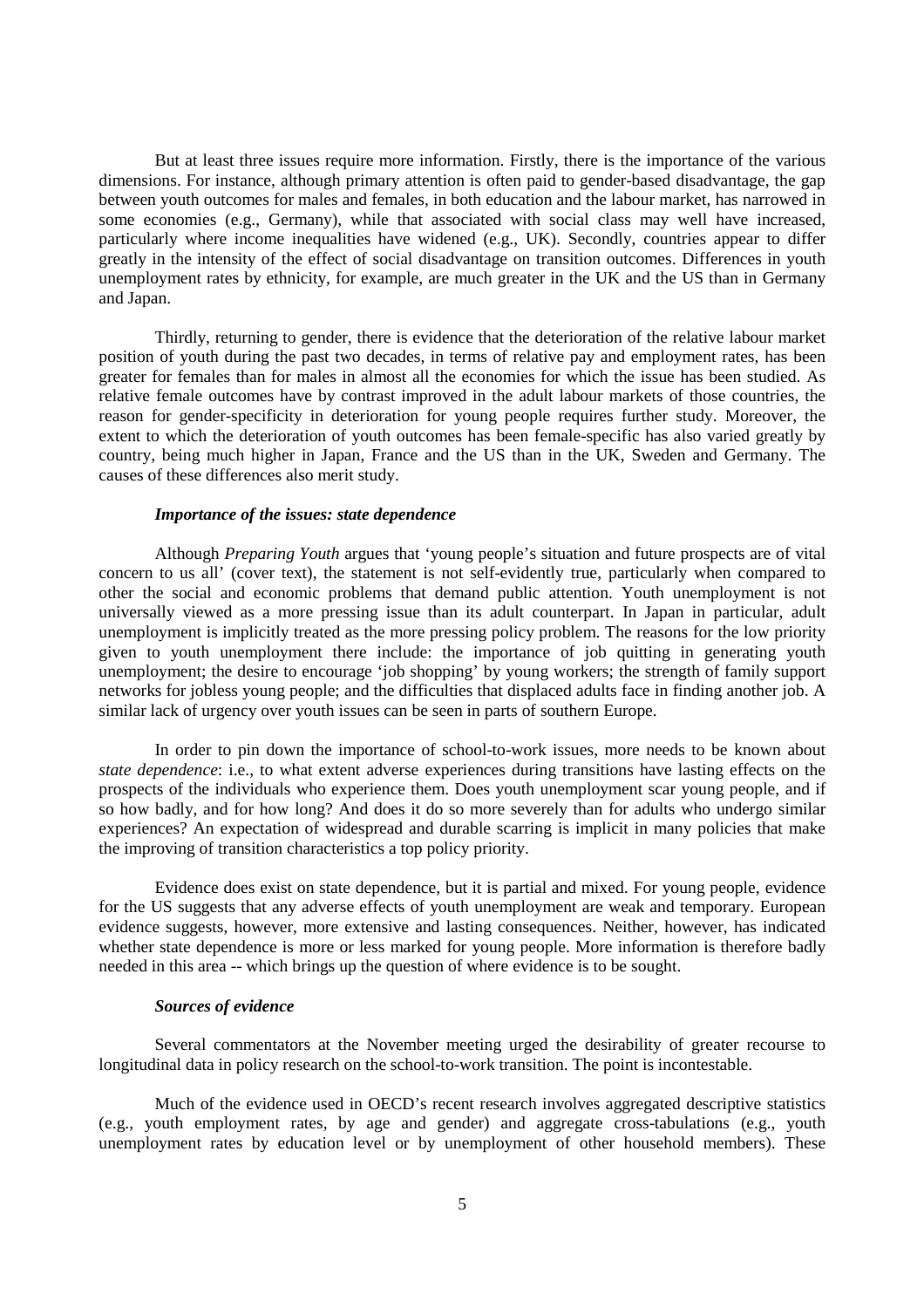statistics rely increasingly on microdata, such as national household or labour force surveys, but the potential of those data sources has been only partially tapped.

The principal potential benefit is the informational potential of multivariate analysis of microdata, when used to isolate the causal relationships that underlie aggregate associations. For instance, to what extent the positive association across individuals between adult unemployment and earlier exposure to unemployment as a young person reflects state dependence, in which early unemployment causes subsequent unemployment, as opposed to the 'selection' of unchanging individuals into both states, according to innate attributes such as ability, motivation or health. The ideal data for such analysis are longitudinal: repeated observations on given individuals across time (which may in practice be gathered retrospectively instead of concurrently).

Longitudinal data are nowadays widely used in academic research in Europe, as previously in North America. They now appear also in the OECD's descriptive work. For example, the estimates of the length of the transition in various countries that are provided by the Thematic Review Report derive from national longitudinal microdata. It is undesirable to allow the analysis of microdata to remain the exclusive domain of academic research, given that the latter often emphasises technical refinement and narrowly defined issues, at the expense of policy issues and the wider picture. To return to the previous example, the need is for more widely based and informative research on the presence and content of state dependence in youth unemployment, both in itself and relative to its adult counterpart.

One aspect of the problem also deserves comment at this stage. Evidence for Japan is frequently absent from comparisons of school-to-work attributes across countries that rely on national micro-data sets. The omission is serious, given that the country is the second largest in the OECD, and given the distinctiveness of its transition-related institutions (below). The regular absence of Japan reflects partly the rarity of microdata collection in Japan, as well as the limited availability of what microdata has been collected. The problem goes deeper, however: even descriptive statistics available from existing Japanese surveys are often not included in OECD compilations. At least some Japanese officials appear eager to draw attention to their country's situation, and a greater effort here would yield benefits.

#### **2. Determinants**

The causes of transition attributes have attracted considerable interest. Several questions remain to be answered: notably, the degree to which 'a healthy macro-economy' generates favourable transition outcomes, the role of national institutions in differentiating transition outcomes across countries, the causes of youth inactivity and the effects of socio-economic inequality.

## *Macroeconomic context*

Does a high level of total employment, as currently in the US, make for successful school-towork transitions? The potential contribution is clear: youth unemployment and inactivity rates are both pro-cyclical in almost all economies, and 'super-cyclical' (in the sense that youth unemployment is more cyclically sensitive than that of adults) in many economies. In the latter cases, nothing could do more for youth access to employment than rapid and sustained economic growth, taking up the economic slack that has depressed youth economic activity so strongly in many European economies and Japan during the past decade.

The first problem is the difficulty of attaining such a solution. The key to effective aggregate economic performance remains a matter of controversy, contested between the proponents of deregulation and flexibility, who laud market-based solutions along US lines, and the pragmatic regulators, who praise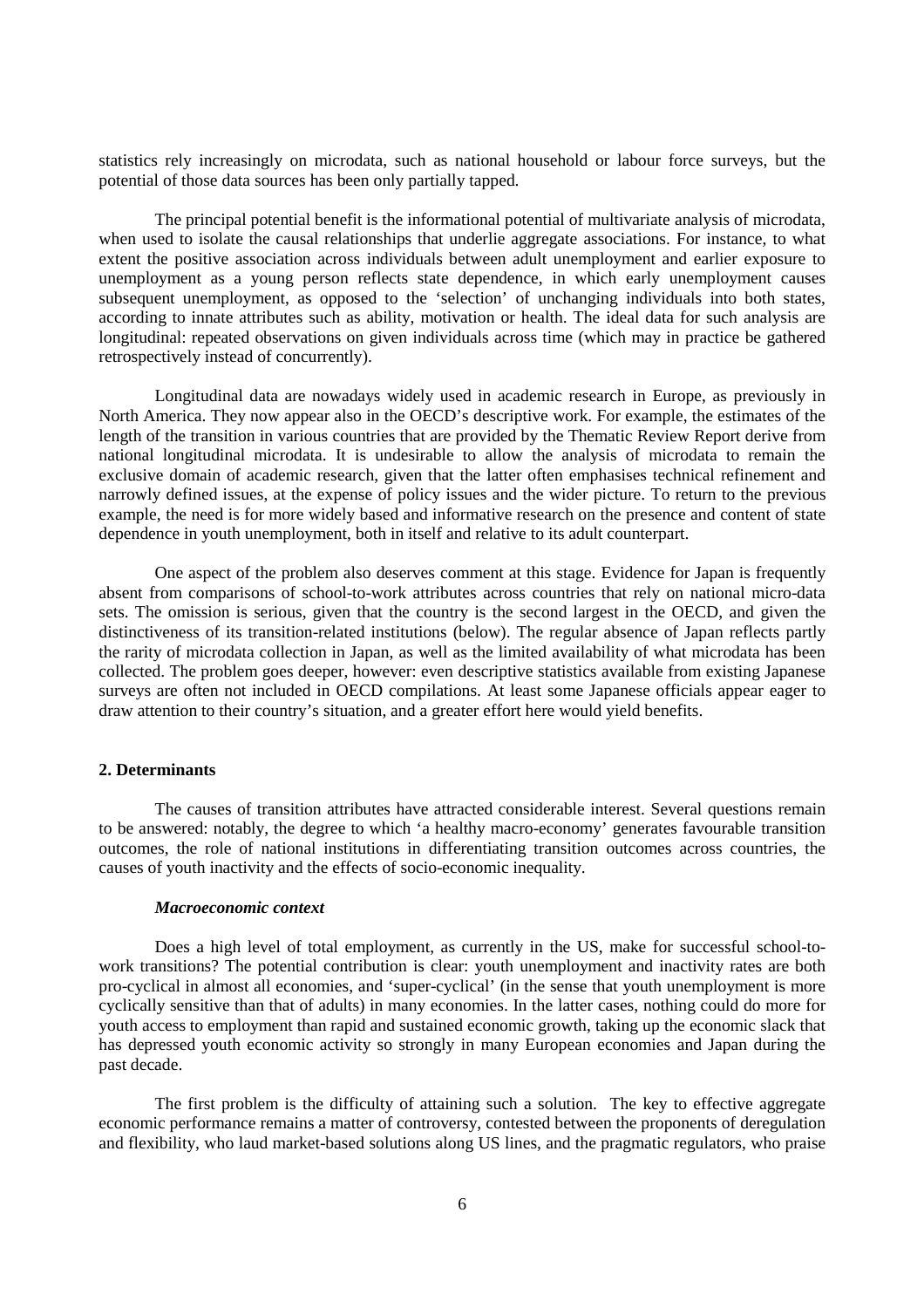collective regulation along various lines, including nowadays those suggested variously by the contemporary Dutch, Irish and even Korean experiences.

The necessity and sufficiency of good macroeconomic performance for successful transition patterns are however both open to question. Concerning necessity, there is the impressive ability of Germany and Japan, as revealed during the 1990s, to sustain high rates of youth transition to work, or at most little deterioration in *relative* youth outcomes in the labour market, at a time of mounting slack in the aggregate economy (section 1, above). Concerning sufficiency, there is the steadily declining access of young people to skilled work in Sweden even during the period of successful macroeconomic management before 1990. As a Dutch speaker put it at the November meeting, it is easier to paddle downstream than upstream, but even when paddling downstream, care and attention are still required.

#### *Transition-related institutions*

The absence of any serious deterioration in transition outcomes in Japan and Germany during the 1990s points to the potential importance of institutions in setting transition outcomes. The role of institutions has two aspects: the generic and the nationally specific.

On the generic side, two aspects are particularly striking: educational content and labour market structure. A contrast can be drawn between institutions (whether at the level of the occupation, the sector or the entire country) that combine vocational education (at upper secondary or tertiary level) and occupational labour markets (OLMs), and those that involve general education and internal (or casual) labour markets (ILMs). The former group divides into vocational education that relies on full-time schooling and that that involves part-time schooling (apprenticeship).

A first reading of the evidence suggests that apprenticeship/OLM systems produce better transition outcomes, particularly youth employment opportunities, than do full-time schooling-cum-ILM systems. Evidence in favour is presented in the key summary assessment in the Thematic Review Report (Table 2.1). The potential reasons include: the development of mutually valuable ties between employers and young workers during an apprenticeship, and the deterrence to youth recruitment provided by fixed, job-based pay structures in many ILMs.

The favourable contribution of apprenticeship to youth employment rates has been noted for many countries, including Austria and Denmark as well as Germany, and led to widespread interest in expanding the scale of apprenticeship activity. At the same time, there must be more to it than that. Extensive, occupationally-oriented vocational education has not been associated with high youth access to jobs in Sweden and France. The importance of ILMs in those countries might be seen as accounting for that failing, but the same has clearly not been the case in Japan, where ILMs have been most pervasive of all. In sharp contrast to the French case, the 'super-highway' services provided to Japanese youth by school-employer linkages (*Jisseki-Kankei* and related attributes) have been underlined by the continuation of high rates of youth recruitment during the employment crisis of the 1990s. National specificity seems therefore more important than generic attributes in the links between institutions and transition outcomes.

At the same time, our understanding of both apprenticeship and Japanese institutions remains imperfect. Taking apprenticeship first, its contribution is often overestimated: in particular its ability to deliver lasting gains in earnings, relative to that of full-time vocational education to the same level of attainment, remains dubious. But the bigger question, given the presence of distinct advantages, concerns the institutional pre-requirements of apprenticeship. To what extent is the panoply of multi-level social partnership regulatory bodies that governs apprenticeship in Germany necessary for success? (And nowadays sufficient for continuing success in Germany itself?).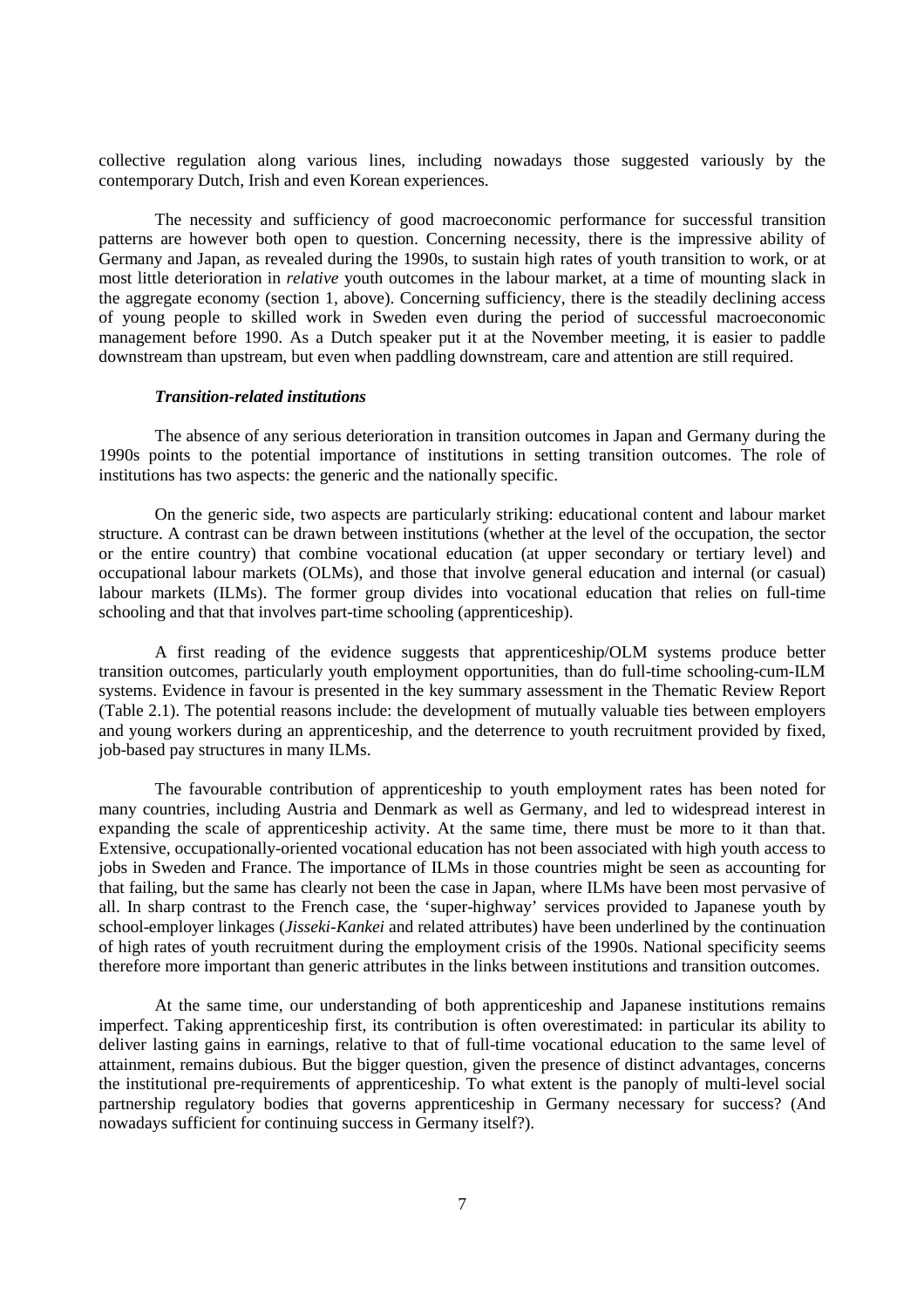Only a partial answer can be offered at present. On the one hand, the other countries to have built large scale apprenticeship systems (Switzerland, Austria and Denmark) show so many institutional similarities to Germany as to support the 'institutional necessity' hypothesis. On the other hand, the institutional innovations seen in France and Ireland during the past decade, which involve more nationally specific (and, by German patterns, idiosyncratic) institutional development, have already registered some success in increasing the quantity and quality of apprenticeship activity. More research is needed here.

Turning to Japanese institutions, the resilience shown by youth recruitment in Japan in the 1990s appears to depend on a less complex institutional base than is involved in apprenticeship. It has also adapted to changing needs and circumstances, as its qualitative attributes have come in for increasing criticism as paying insufficient attention to the needs of young people as individuals, and the locus of recruitment has shifted from larger towards smaller firms. Nevertheless, it continues broadly to function successfully -- and how it works still remains obscure. Its genesis is usually traced to the 1960s policy of giving responsibility for youth job placement to secondary schools, which led to the development of a network of bilateral linkages between schools and employers, in which employers implicitly contracted to hire young people into regular employment according to the recommendations provided by schools. But just how such a network might generate such favourable employment outcomes remains unclear. Swedish schools nowadays have responsibility for the activities of teenagers, including those who have left school, but that has not ensured widespread employment opportunities for youth along Japanese lines. Similarly, school-employer linkages have been emphasised in both the US and the UK, but the results have been less than spectacular. The secret of Japan's transition successes remains to be elicited.

#### *Youth inactivity*

The past decade has seen a selectively strong growth in youth inactivity, as defined simultaneously in relation to education and to the labour market. Countries showing marked increases include Sweden, Denmark, Hungary and the UK; those with little or no increase, Denmark and Japan.

The causes of the changes are ill-understood. To some extent they are a reflection of increasing labour market difficulties for young people - though in some countries, including Hungary, inactivity has risen even as unemployment has fallen. Some contribution may have come from increasing compulsion in public income support for jobless young people (section 3, below). These sources point to policy concern over the change. Some sources of inactivity are policy neutral. Changes in military service rates for males and early reproduction and family responsibilities for females are potentially important factors. Finally, some of the changes reflect positive choices amongst young people who nowadays enjoy increased opportunities, including the significant number of young Norwegians and Swedes who opt for extended travel abroad.

The variety of both national trends and potential causes points to the need for a better understanding of this striking attribute of the contemporary transition pattern.

#### *Social inequality*

The constraints imposed by socio-economic inequality on transition outcomes deserve further attention. A couple of aspects stand out. The scope for levelling up the educational achievements of the children of disadvantaged groups is less in countries in which income inequality is high and public income support weak, notably the US and the UK, compared to Japan, Germany and Sweden. The mechanisms in question include: participation in upper secondary education, the amount learned in schools, learning resources in the home, lifetime motivation to succeed, and wider social exclusion. The long hours of work that both parents often undertake in low income households in order to maintain their standard of living are not conductive to nurturing their children's ambitions and potential, nor to sustaining them in education or during unemployment. The pathology of household deprivation and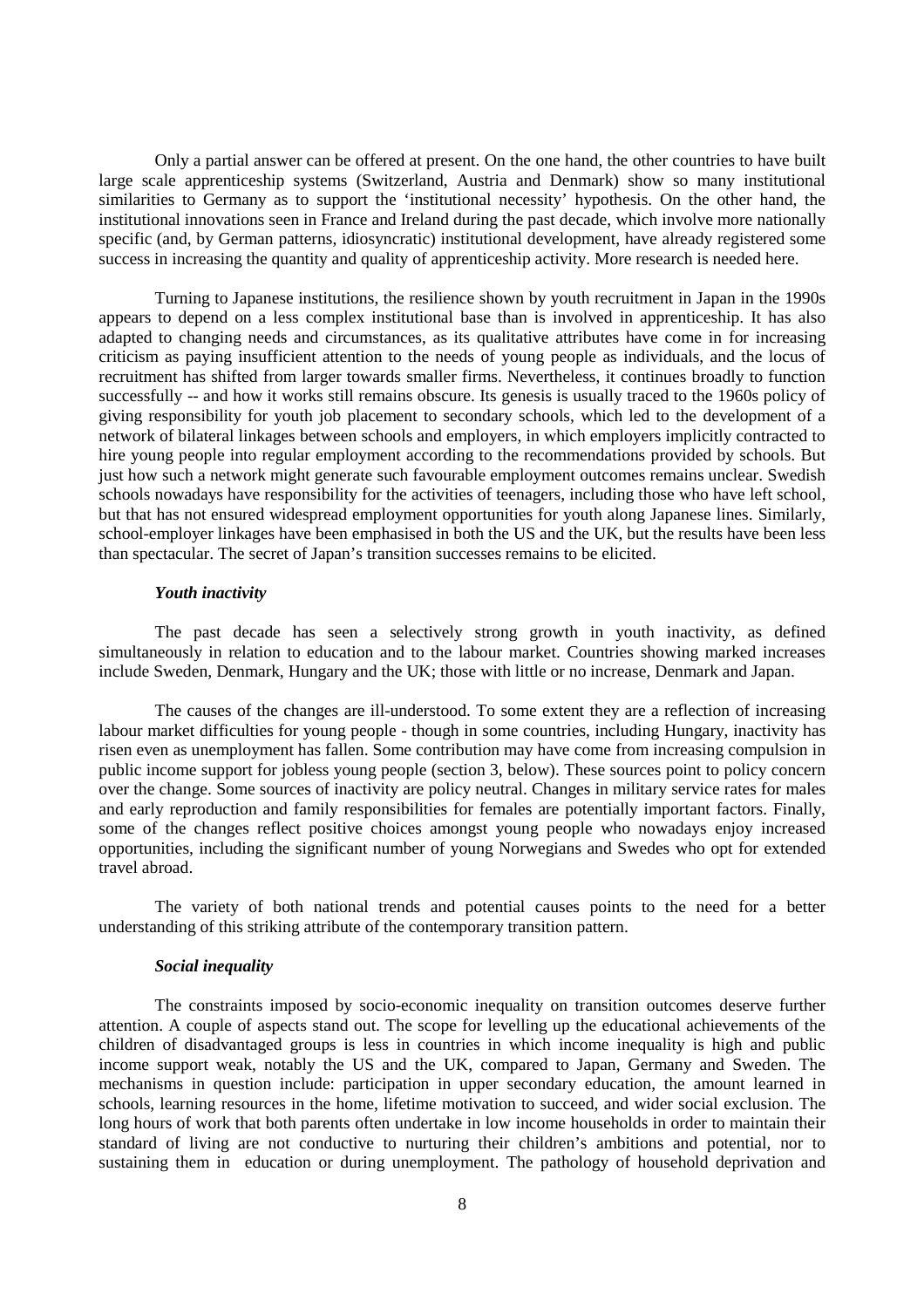social exclusion appears to be highly transferable within families across the generations -- and possibly increasing, judging by the correlation between adult and youth unemployment amongst household members. The most deprived areas of the US, the UK and France in particular have seen the growth amongst young people of a culture of economic inactivity, drug abuse, violence, and alienation from mainstream society.

A potentially important issue here is the availability of public income support for postcompulsory students, particularly at upper secondary level. In the absence of such support, the pressure on lower achievers to leave school to seek work can become intense, to the detriment of their achievements and labour market prospects.

Secondly, the acceptability or otherwise of low paid work for non-student youth differs according to the wider context. A low paid job means a higher level of relative pay in a low inequality labour market, such as the Swedish, than in a high inequality one, such as in the US -- although the public acceptability of low youth pay appears paradoxically to be greater in the US than in Sweden.

# **3. Policy**

A clearer view of the key attributes of contemporary transitions considered in section 1, allied to improved evidence on their causes (section 2), would lay the ground for improvements to transition policies. This section considers various policy dimensions for which the need for improved evidence is already clear.

#### *'Pathways engineering'*

As noted in *Preparing Youth*, most countries possess multiple pathways between school and work, which have often grown up historically in *ad hoc* and uncoordinated ways. A general category of policy interventions identifies the principal routes between school and work and seeks both to rationalise their content and to improve their inter-relationships. Leading examples include the reconstitution during the past decade by both Denmark and the Netherlands of upper-secondary vocational education, both fulltime and part-time, on a common basis, leading to a common set of vocational qualifications. Similarly, the UK has attempted to introduce a single, codified set of National Vocational Qualifications (NVQs) for both youth and adult training, in place of the partial coverage 'jungle' of qualifications that had developed previously. One goal of these efforts has been to increase the transparency of qualifications and the visibility of skills.

Another has been to expand the flexibility of learning options open to young people, thereby making easier both lateral mobility (between routes at a given level of qualification) and vertical mobility (from the top of one ladder to the bottom of the other). In the latter respect, a major limitation of apprenticeship has attracted increasing interest: its educationally terminal status, leading only into labour market. Following the lead of Switzerland and Austria, other countries with significant apprenticeship systems, including notably Germany, have sought to develop pathways between apprenticeship completion and entry to higher levels of full-time education, primarily along vocational tracks. (France has taken a different tack in making apprenticeship a recognised means of preparation for tertiary vocational qualifications).

The net benefits of such efforts deserve further exploration. There is a potential downside: encouraging young people potentially to waste an expensive vocational preparation by making it easier for them to return to general education in the hope of improving their prospects, given that employers often hire more according to the level than the skill content of qualifications. If they learn more as a result, all well and good. But the large number of *Bac Pro* graduates who enter overcrowded, high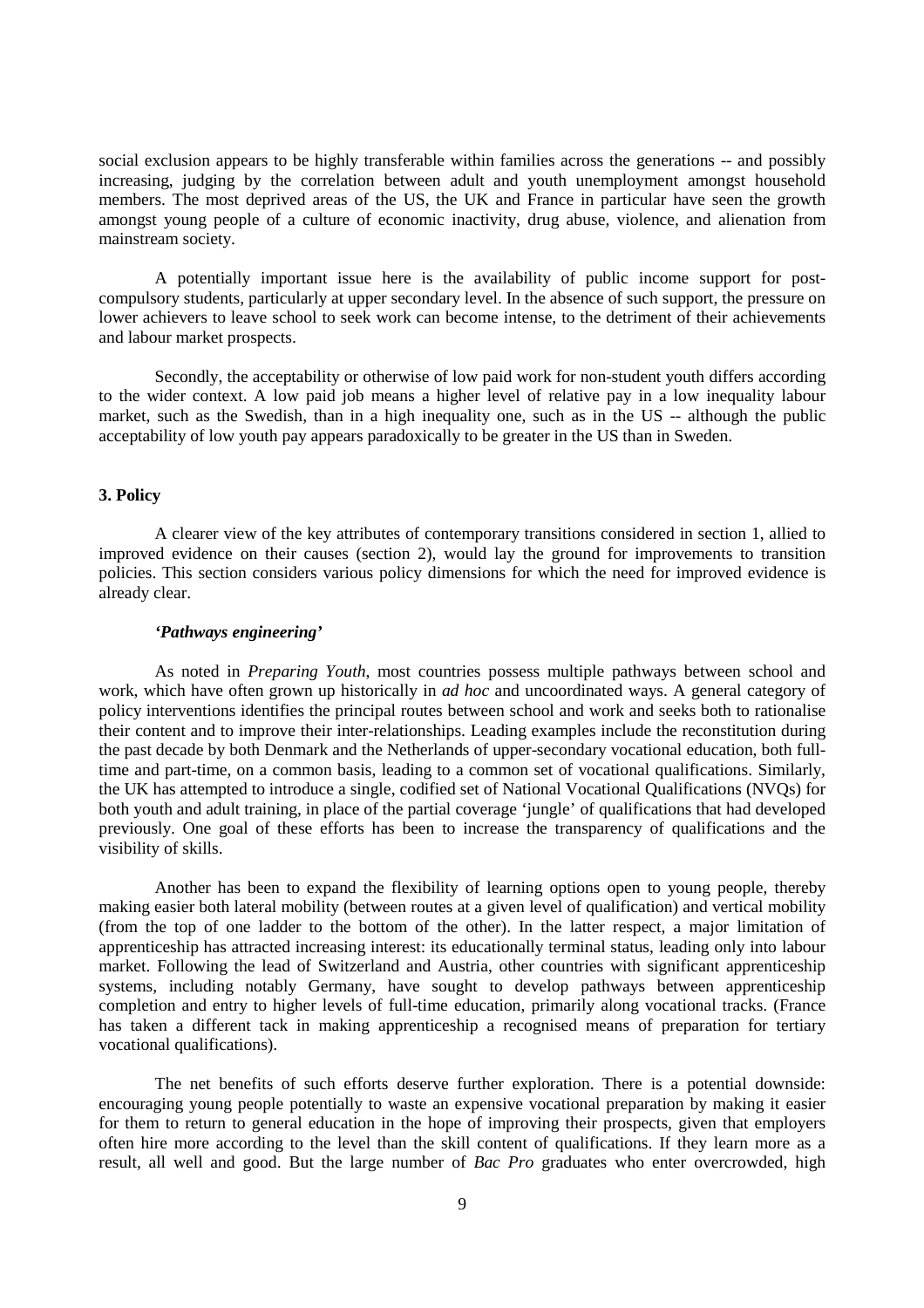dropout rate, non-vocational university courses in France are often seen as a waste of resources and individual talents. The gap between the intentions of policy makers and the actions of young people can be as great in 'pathways engineering' as in other public interventions.

#### *Vocational qualifications*

A leading component of pathways engineering has been the systematisation, and sometimes the modularisation, of skill standards and vocational qualifications. The case for comprehensive and modularised qualifications, independent of the means of skill learning, to which the UK's NVQ system aspires, is widely appreciated, in terms of both increased skills visibility and flexible choices of the method and pace of learning.

The potential drawbacks are also worth considering. The costs of setting up and administering a qualification system are considerable, particularly in countries whose institutions are heterogeneous and in which occupational labour markets are not important -- as in the US. The benefits are also potentially restricted when ILMs are prominent, as employers then pay little attention to vocational qualifications in filling job vacancies. These difficulties continue to discourage the development of national skills standards in the US. The standardisation of qualifications across young people and adults can produce problems too. In the UK, the dominance of adult needs in formulating NVQs has contributed to the educational impoverishment of youth qualifications, a difficulty that has been recognised by a reversal of direction, towards the reintroduction of a separate set of youth qualifications.

Nor is modularisation purely beneficial. The option to complete only some parts of a full qualification encourages employers and young people to opt for limited and biased forms of training. Thus many, even most, of the trainees sponsored by the Modern Apprenticeship programme in the UK are not expected to complete their training, partly because either they or their employers prefer to avoid learning the Key Skills (literacy, numeracy, etc.) that are required for final certification. It is for such reasons that Germany has thus far rejected proposals for the introduction of a lower craft certificate, which would involve shortened training periods and lower levels of skills attainment than in regular apprenticeship.

#### *Information and guidance*

The case for good careers education and guidance prior to youth entry to the labour market, as underlined by the Thematic Review Report, is widely recognised. The problems are: to what extent and how early to provide such information; how to ensure its quality and relevance; and to what extent school-based provision can substitute effectively for early labour market experience.

One of the drawbacks of traditional apprenticeship, entered directly from lower secondary education, as is nowadays is still largely the case in Switzerland, Austria and Denmark, is the requirement for an early choice of the occupation around which a young person's career plans are to be built. Those countries devote an exceptional resources to providing information and guidance to students, including provision for plant visits and work experience, but the ability of young teenagers to make a decisions with such potentially far-reaching implications remains open to question. The high incidence of occupational mobility after apprenticeship completion encourages such concerns, though that is often seen as an acceptable price for society and individuals to pay for the wider socialisation benefits of apprenticeship, including even its occupationally misdirected components.

At the other pole, countries that rely primarily on general education, including the US and Japan, are in a position to postpone the point of decision towards upper secondary, and even tertiary, education, when the young person is better placed to take it. The extensive and costly careers guidance provided to Japanese secondary students, by teachers who themselves often undertake work placements in the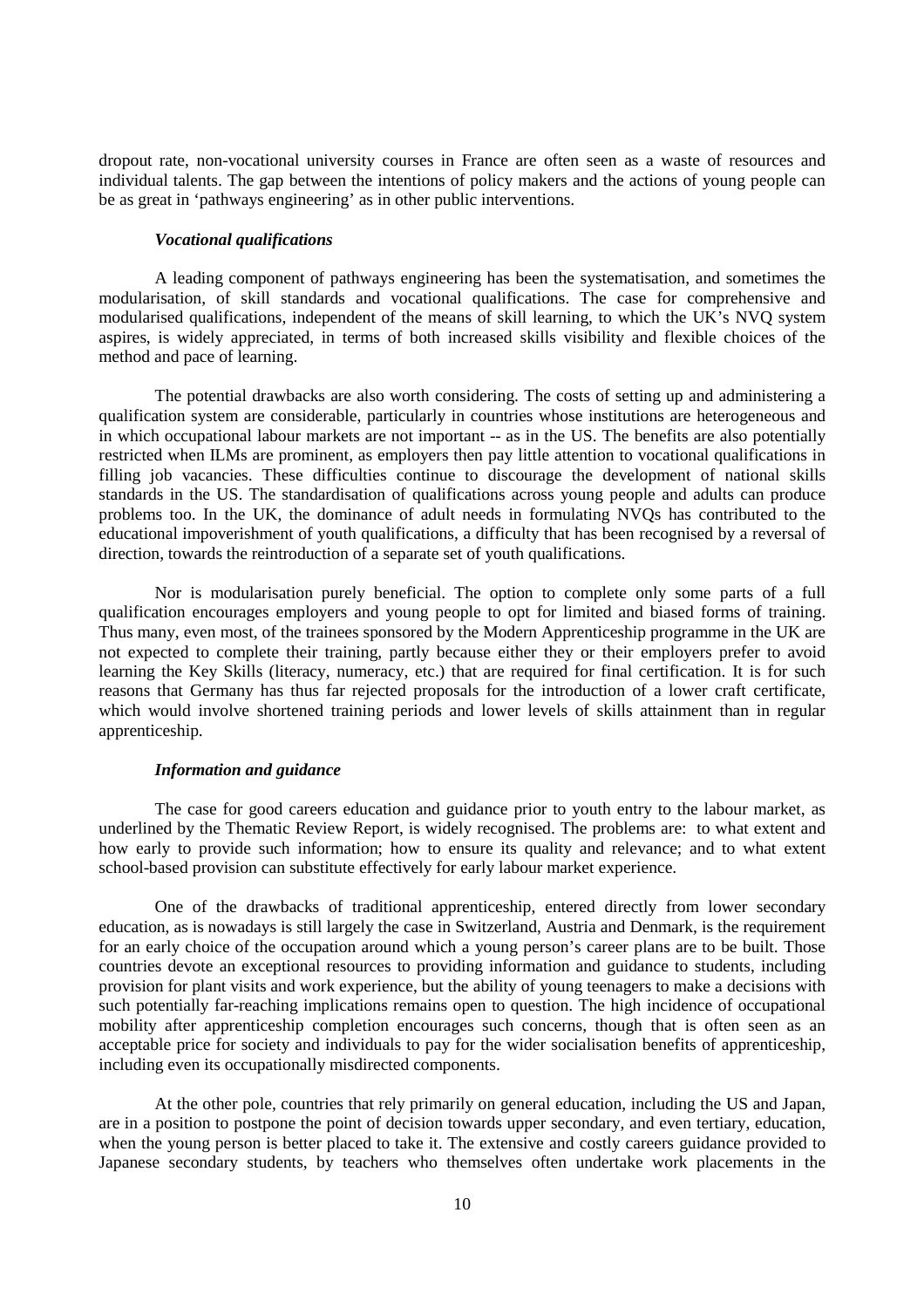companies with which the school has recruitment linkages, has contrasts favourably to its uneven and poorly informed equivalent in the US, where young people are largely left to learn for themselves, by job shopping in early working life.

The merits of these various approaches are a matter of continuing dispute. In some accounts, extensive 'job shopping' by young Americans is more a matter of frustration and waiting than purposive job search. At the same time, young Japanese workers report a higher informational valuation for actual work experience than of teacher-based guidance, and the Japanese government has been casting about for ways to tailor guidance more closely to individual student personalities than to competition for high status outcomes.

The most promising way of finessing the controversy over the merits of in-school and post-school informational provision to (and acquisition by) young people is to inject work experience into the educational curriculum, through such devices as work placements, work shadowing and school-based enterprise. The widespread adoption of such measures in many economies is a promising development and a suitable topic for more detailed evaluation.

## *Labour market flexibility*

The contribution of increased labour market flexibility to the improvement of school-to-work transitions remains controversial. The relevant policies include the introduction of lower youth-specific rates into statutory minimum wages and collective agreements, and the encouragement of fixed-term contracts for youth recruitment and training. These features have been widely implemented, even in countries whose labour market policies have otherwise avoided the deregulatory paradigm (e.g., Sweden, France).

Such changes might be expected to induce employers to employ and train more young people than would otherwise have been the case. But the effect is theoretically ambiguous: employers may also be encouraged to provide only low paid, insecure employment, with little or no training content -- which for many commentators does not count as an improvement.

Flexibility, as applied to youth, has certainly not cured the grievous transition problems of the European countries that have had greatest recourse to it. Indeed, the benefits of low youth pay and fixed term contracts can arguably be realised only within the external collective regulation of training content and quality that nowadays typically characterises apprenticeship.

The primary contribution of 'flexibility' in practice appears rather to have been to break up concentrations of long-term youth unemployment, creating more short spells of unemployment, interspersed within early working lives with temporary employment and participation in labour market programmes. This gain is limited relative to the need, but it is still potentially worthwhile, in terms of both a less unequal distribution of youth unemployment and less damage done to youth skills and motivation as a result of long-term unemployment.

## *Labour market programmes*

A further issue raised by labour market programmes is the content of the activity on offer to young people in difficulty: in particular, the role of off-the-job activities, ranging from formal education to work, through projects of public interest (social, environmental ..) to personal development through challenge and adventure projects (e.g., Outward Bound in the UK)., relative to work-based activity, including both on-the-job training and work experience.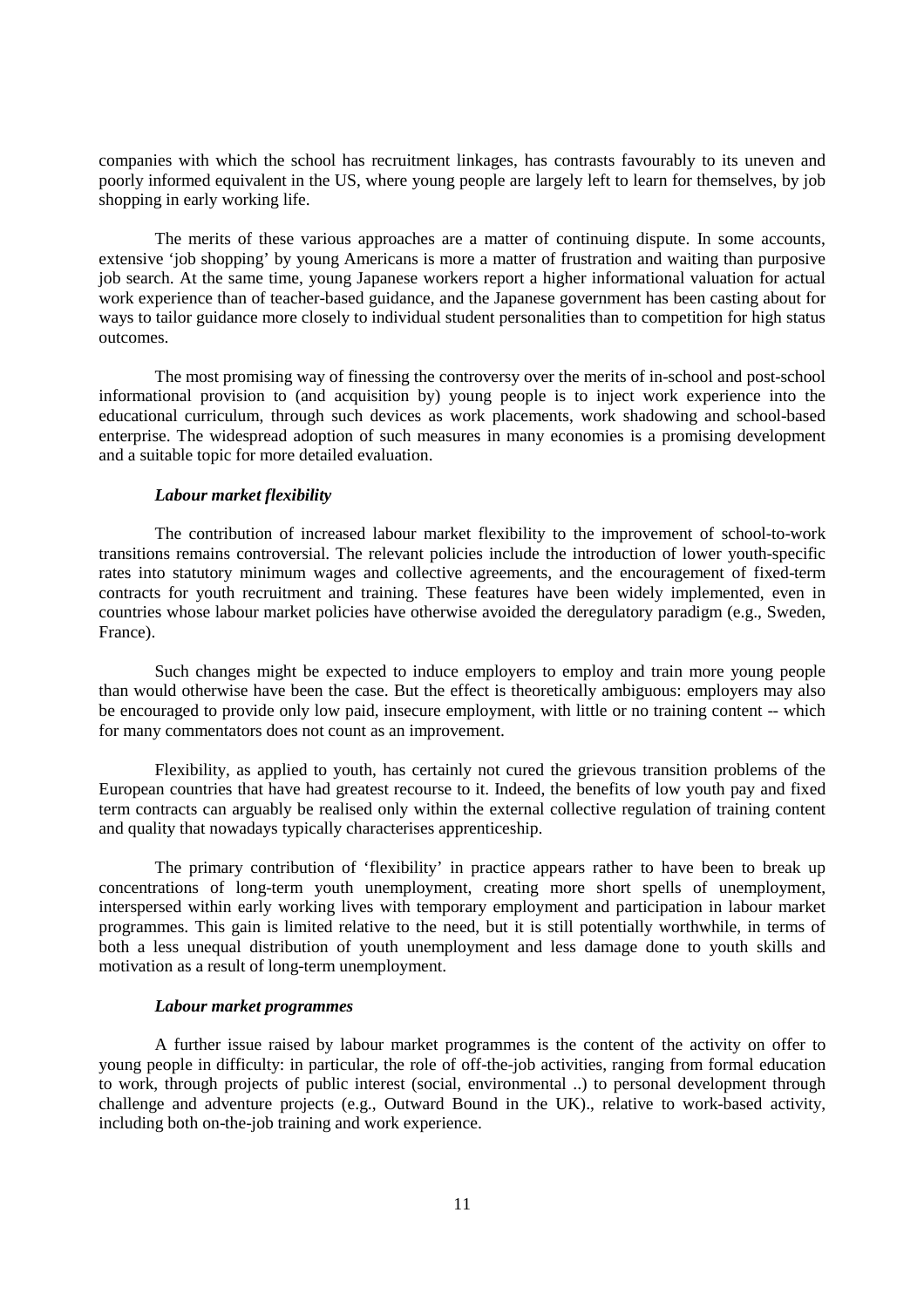Many advocate the orientation of labour market programmes largely or wholly towards the workplace, typically in the for-profit sector. The anticipated benefits include the learning of work-relevant skills and attitudes, which are expected to increase the employability of participants. Such arguments have been influential, leading in some countries to a near-exclusive orientation of public programmes to sponsorship by private employers.

There are however problems. The rhetoric of youth opportunities is then often not matched by the reality. Employers are rarely willing to take on the most disadvantaged young people, for whom some form of sheltered activity is required if they are to be helped at all. The employers who do sponsor young people may offer them little beside low pay, work experience and a sense of exploitation. Finally, a wider range of options than simply a workplace placement is required if the needs of some individual young people are to be met effectively.

More evaluation-type information on such programmes is desirable: what activities do young people themselves value the most, and which turn out to do most for their labour market prospects?

#### *Safety nets*

*Preparing Youth* has pointed to the importance of the support systems provided in the Nordic countries to young people facing transition difficulties. A right to both income support and vocational development is provided, in return for an obligation to participate in either developmental activity or work. Such nets are 'tightly knit' in terms of the effort made to prevent individuals from falling through holes. One benefit has been a major contribution to high rates of completion of upper secondary education.

Should such policies be more widely adopted? Two doubts stand in the way of a simple answer of 'yes'. Firstly, in some countries, notably Japan and Italy, the family commonly provides income support for many young people in difficulty, and nowadays there is increasing interest in the private rather than the public provision of income security where possible. The difficulty is that young people living in poorer families or outside families altogether will fall through a purely private net, and their needs must not be overlooked.

Secondly, there is the balance between the rights and responsibilities within the design of a public safety net. A 'safety net' changes into 'workfare' as the level of income support and training provision declines. When young people are required to participate in low quality training programmes, and receive only a low training allowance, as has been the case particularly in the UK, some not surprisingly respond by rejecting the entire package and dropping out. The growth of educationally and economically inactive youth in the UK in the last decade has been fuelled at least in part by the cumulative growth of compulsion in income support, combined with low benefit entitlements and the low quality of much work-based 'training'. Similarly, even in Sweden, where higher incomes and better options might be expected, some of the growth of youth inactivity may have a similar origin. As the economic prospects of the inactive are presumably the most bleak of all, the risks associated with compulsion in youth support services require careful consideration.

#### *Institutional development and collective ownership*

The contrast between the powerful contributions to transition outcomes that are made by particular national institutions, notably apprenticeship in Germany and school-work recruitment linkages in Japan, and the disappointing ones made by particular national policies, notably labour market flexibility and labour market programmes in, e.g., the UK and Sweden, points to another area for further investigation.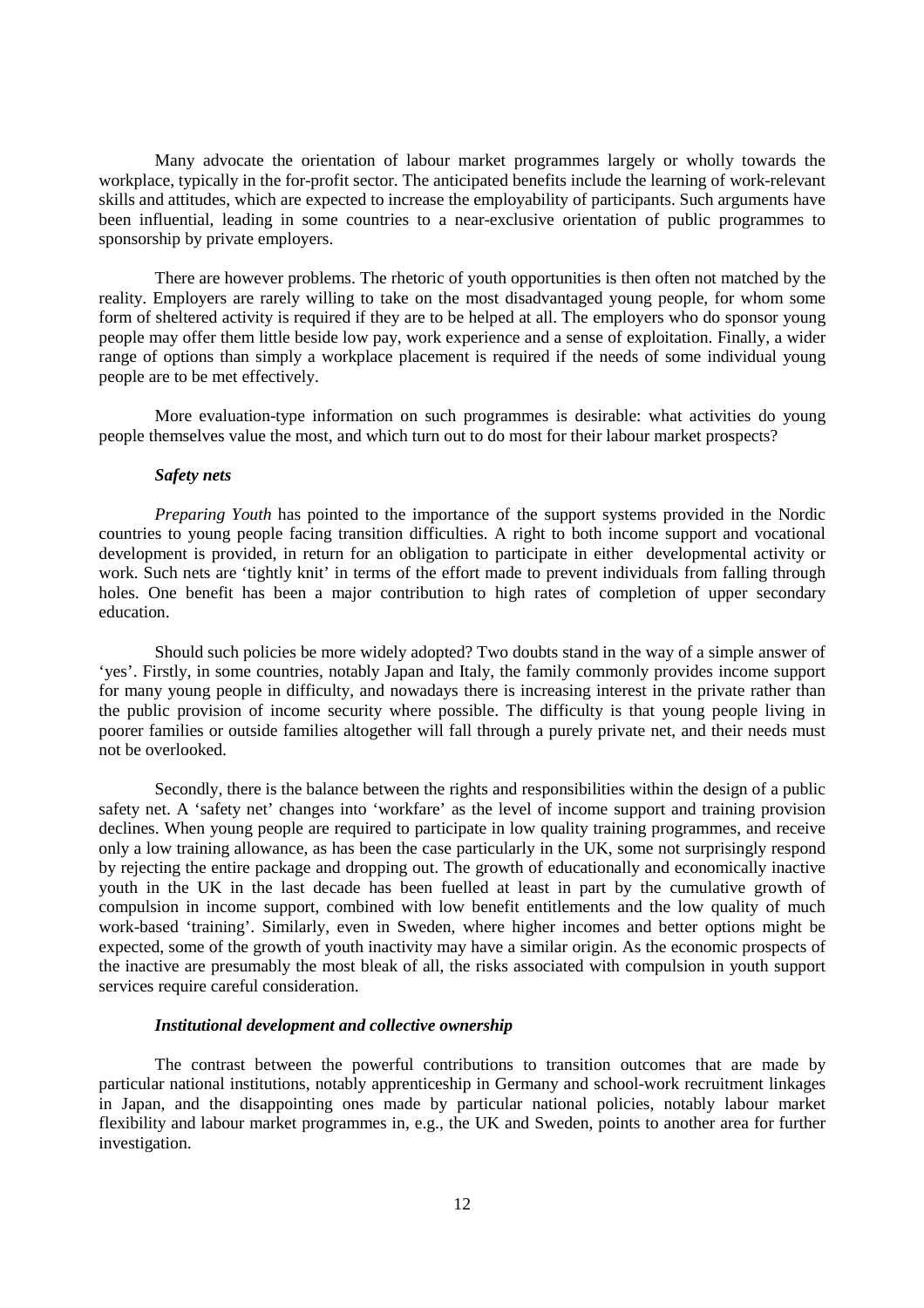It was noted above that the ways in which successful national institutions work is only imperfectly understood. So are conditions under which governments may be weaned off a diet of *ad hoc* policy innovation, in favour of systematic institutional innovation, which, as a German commentator at the November meetings emphasised, involves an extended timetable, a durable products and attitudinal change amongst those involved.

An aspect that has attracted attention concerns the overlapping issues of ownership, commitment and joint regulation. Here a tension can be seen between the 'Anglo-Saxon' preference for employer leadership in policy implementation, and a continental European preference for joint (employeremployee) ownership of institutional mechanisms. The rhetoric of partnership is used in both cases, but the in the former case its implementation is more at the disposal of the individual employer and the result is shallower than in the latter one. Indeed, the emphasis on locally based employer-led partnerships in the UK and US may reflect the need to take the default option, given the weakness of the sectoral and national organisations of employers and employees which might naturally do better the job of institutional development.

The merits of the two approaches require more detailed assessment in the school-to-work context. The successes of Germanic apprenticeship and Japanese school-employer linkages may well prove to depend on the existence and utilisation of joint regulation, formal and informal respectively.

## *Policy coherence*

The November meeting paid particular attention to the requirements for greater coherence in transition policies formulation, which typically require contributions from ministries of employment, education and finance, as well as in policy implementation, which may involve many schools, employers, training institutes, careers services, etc..

One approach to encouraging coherence is to merge some of the relevant government departments. Australia and the UK both merged their employment and education ministries in pursuit of a better linkage between education, training and employment policies. The merits of the approach are however less than clear. Australia subsequently de-merged the two responsibilities, responding to the excessive range of the merged portfolio, and the enduring pressure for crisis-dominated policy formulation within the merged entity. The preference nowadays is for *ad hoc* teams, drawn from the three ministries, to deal with particular transition issues as they arise. The UK has not de-merged, but the continuing difficulty of unifying policy formulation within the unitary ministry is reflected in the low involvement of education officials in the reform of apprenticeship in the 1990s.

The question of optimal decentralisation in policy formulation and implementation is also of interest. The case for decentralisation, in terms of a better accommodation to heterogeneous local needs and conditions, is well known. The dangers are: the disintegration of national purpose and control over its pursuit when decentralisation is strong and effective; and the demoralisation of local agents when decentralisation is largely nominal (e.g., when inadequate budgets are provide to, and excessive restrictions imposed upon local bodies). More information is desirable concerning both aspects of the formulation and execution of transition policies

# **4. Conclusion**

Much has been learned about the school-to-work transition as a result of the intensive efforts of the OECD secretariat during the past three years. But *chaque train peut en cacher un autre*: the increase in our knowledge reveals in turn a variety of issues for further investigation, in pursuit of deeper understanding and better policy formulation. Amongst the most pressing are the incidence of youth